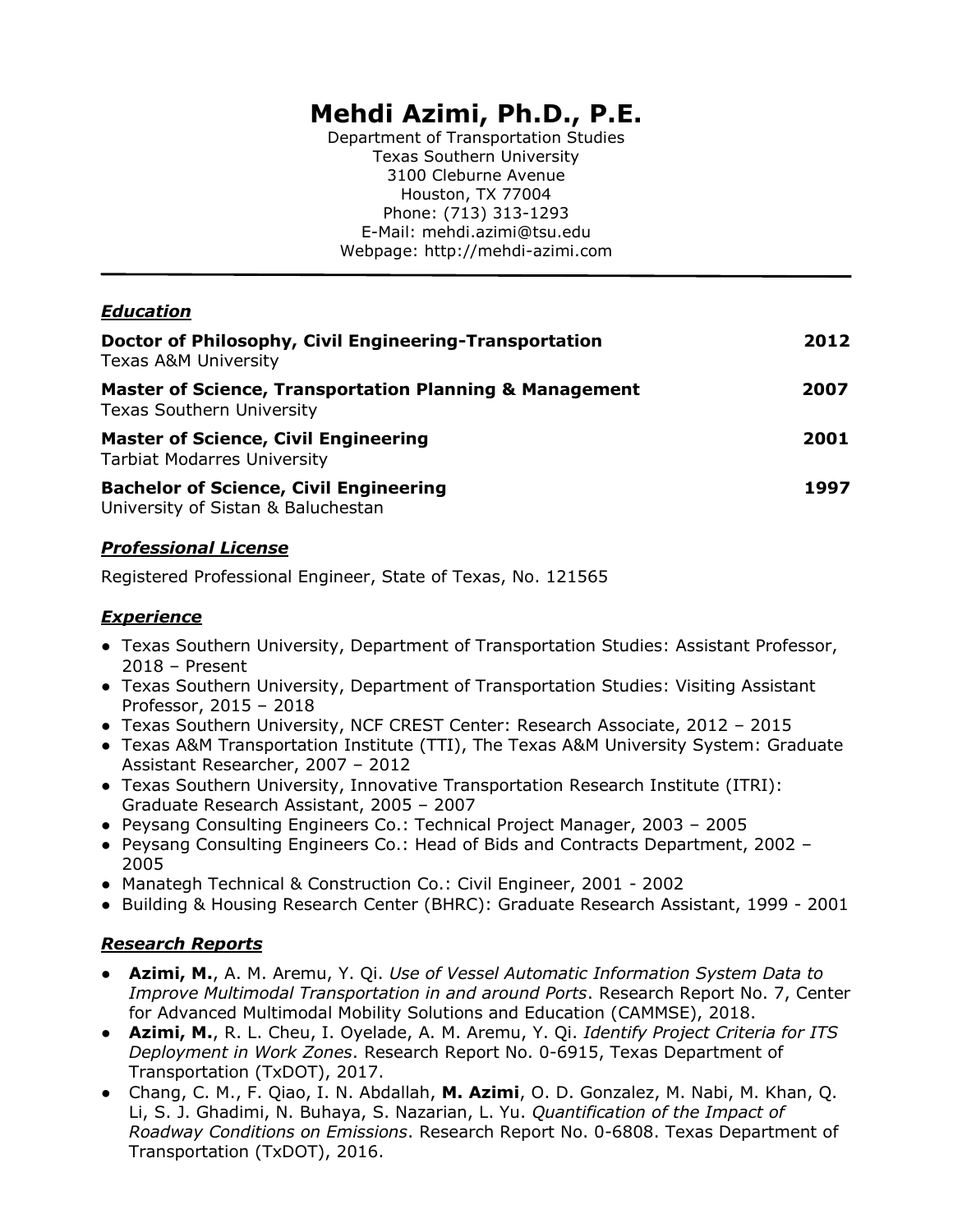- Tang, P., **M. Azimi**, F. Qiao, and L. Yu. *Advanced Eco-driving Strategies for Drivers and Automated Vehicles Traveling within Intersection Vicinities*. Research Report No. TransLIVE/TSU/16/02, 2016.
- **Azimi, M.**, H. G. Hawkins, Jr. *Automating the Process for Locating No-Passing Zones Using Georeferencing Data*. Research Report No. SWUTC/12/161102-1, Southwest Region University Transportation Center, 2012.
- Hawkins, Jr., H.G., A. Pike, and **M. Azimi**. *Evaluation of Traffic Control Devices: Fifth-Year Activities*. Research Report No. 0-4701-5. Texas Transportation Institute (TTI), College Station, TX, 2008.
- Yu, L., Y. Qi, **M. Azimi**, C. Guo, and L. Guo. *Left-Turn Lane Design and Operation*. Research Report No. 0-5290-1. Texas Department of Transportation (TxDOT), 2008.

#### *Research Presentations*

- *Analysis of Predicted Vessel Arrival Time to Multimodal Container Terminals in Lieu of Operator-Input ETA: A Case Study of the Port of Houston*. Transportation Research Board 98<sup>th</sup> Annual Meeting, Washington D.C., January 2019.
- *Determining the Accuracy of Vessels' Estimated Time of Arrival (ETA) in a Multimodal System*. US DOT CAMMSE University Transportation Center Research Symposium, Charlotte, NC, August 2018.
- *Roadway Related Truck Crash Risk Analysis: Case Studies in Texas.* Transportation Research Board 97th Annual Meeting, Washington, D.C., January 2018.
- *Dilemma Zone Driving Behavioral Analysis at Signalized Intersections Under Foggy*  Weather Condition with In-Vehicle Advanced Warning Message. Transportation Research Board 96th Annual Meeting, Washington, D.C., January 2017.
- *Examining the Impact of Eco-driving Advising Strategies on Vehicle Emissions for Vehicles Traveling within Intersection Vicinities*. Transportation Research Board (TRB) 95<sup>th</sup> Annual Meeting, Washington, D.C., January 2016.
- *Emission Effects of real-Time Eco-Driving Strategies at Signalized Intersections with Consideration of Queue.* 28th ICTPA Annual Conference, Los Angeles, May 2015.
- *Pilot Test of Vehicular Emissions under Different Pavement Types in Houston*. 28th ICTPA Annual Conference, Los Angeles, May 2015.
- *Freight Movement by Heavy Duty Diesel Trucks Emission in Port of Houston Area.* 56th Annual Transportation Research Forum, Atlanta, GA, March 2015.
- *Emission Implications of Alternative Origin-Destination Routes: A Case Study in Houston, Texas*. Transportation Research Board (TRB) 94th Annual Meeting, Washington, D.C., January 2015.
- *Vehicle Emission Analysis at Restaurant Drive-Through Facilities with Different Configurations*. The Seventh International Conference on Environmental Science and Technology, The American Academy of Science, Houston, TX, June 2014.
- *Impacts of Restaurant Drive-Through Configurations on Vehicle Emissions*. Transportation Research Board (TRB) 93rd Annual Meeting, Washington, D.C., January 2014.
- *Safety Impacts of Increasing Lengths of Left-Turn Lanes*. Transportation Research Board (TRB) 92nd Annual Meeting, Washington, D.C., January 2013.
- *Evaluation of Available Horizontal Sight Distance of Two-Lane Highways from Geometry*  of Travel Lane Centerline. Transportation Research Board (TRB) 91<sup>st</sup> Annual Meeting, Washington, D.C., January 2012.
- *Automating the Process for Locating No-Passing Zones Using Georeferencing Data*. Transportation Research Board (TRB) 91<sup>st</sup> Annual Meeting, Washington, D.C., January 2012.
- *Managing Congestion through Innovative Financing – Equity Issue.* 3rd Civil Engineering Student Research Symposium (CESRS), Texas A&M University, November 2010.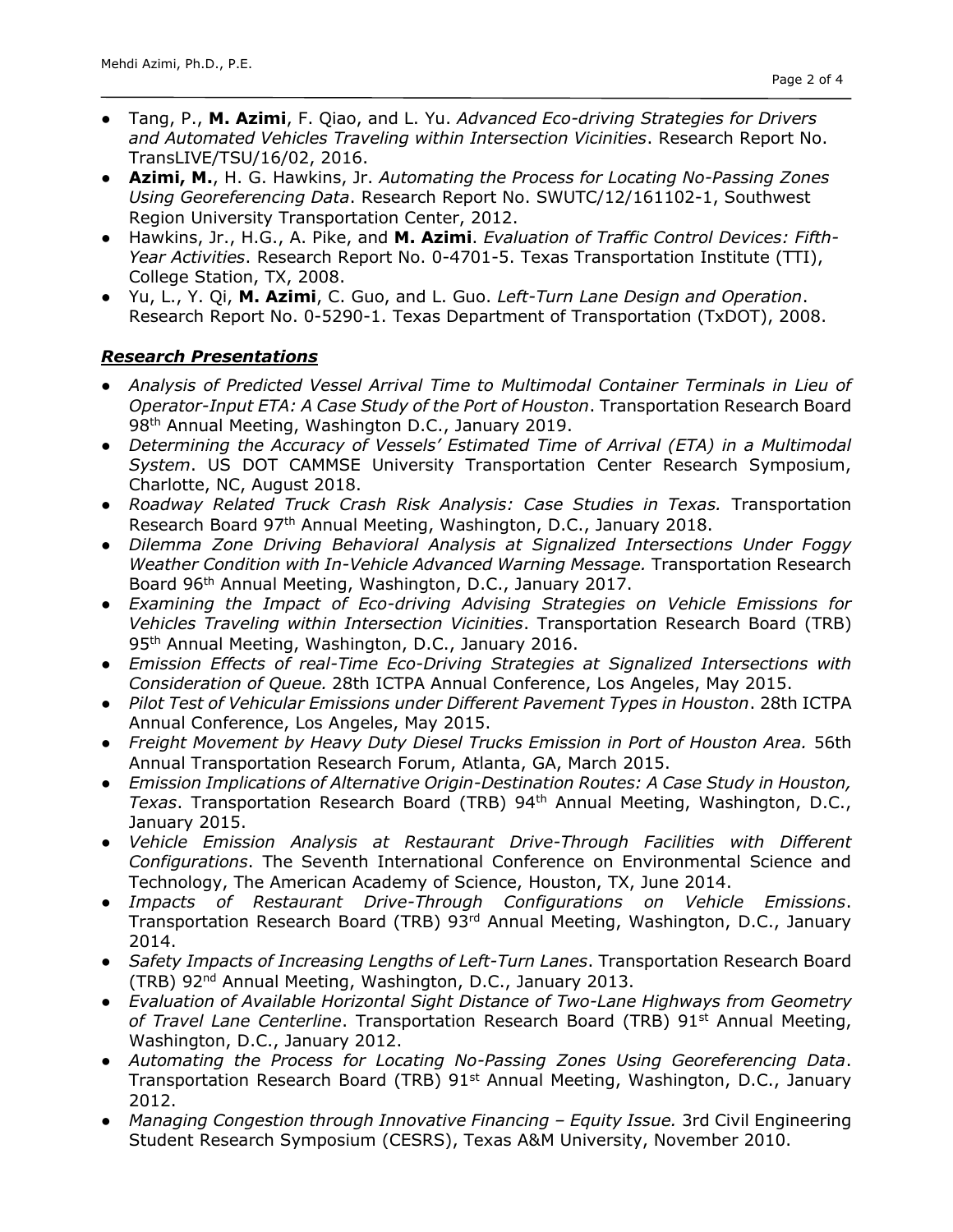- *Comparison of Different Left-Turn Alternatives*. TexITE (Texas District ITE) Summer Meeting, Sugarland, TX, June 2010.
- *Level of Service Criteria for Oversaturated Traffic Condition on Freeway Corridors*. TexITE (Texas District ITE) Winter Meeting, Frisco, TX, January 2010.
- *Categorizing Freeway Flow Conditions Using Clustering Methods*. Transportation Research Board (TRB) 89th Annual Meeting, Washington, D.C., January 2010.

#### *Honors and Awards*

- Research Week Poster Presentation Award, Texas Southern University, 2015 (competitively selected university award)
- TTI/Trinity Outstanding Doctoral Student Award, Texas A&M Transportation Institute (TTI), 2012 (competitively selected institute award)
- Institute of Transportation Engineers (ITE) Student Paper Texas District Award, 2011 (competitively selected state award)
- Keese-Wootan Transportation Fellowship, 2011 (competitively selected institute award)
- International Road Federation (IRF) Fellowship, 2011 (competitively selected national award)
- Richard T Lietz '45 Endowed Memorial Scholarship, 2010 (competitively selected university award)
- College of Science and Technology Outstanding Alumni, 2009 (selected by the Department of Transportation Studies at Texas Southern University)
- Institute of Transportation Engineers (ITE) Outstanding Student, 2007 (competitively selected university chapter award)
- Civil Engineering Department Head Fellowship, Texas A&M University, 2007 (competitively selected departmental award)
- NIOC full Scholarship for Graduate Study in Project Management at the University of Calgary, Canada, 2005 (competitively selected national award)

# *Professional Affiliations*

- American Society of Civil Engineers (ASCE)
- International Association of Maritime & Port Executives (IAMPE)
- Institute of Transportation Engineers (ITE)
- International Road Federation (IRF)

# *Training and Professional Development Activities*

- Data Literacy for a STEAM Curriculum Workshop, Center for Accelerating Operational Efficiency (CAOE), Arizona State University, AZ, June 2018
- Get SMART! Impact Workshop organized by Southeast Maritime and Transportation Center (SMART), Galveston, TX, May 2017 (3-day professional education provided core concepts and materials needed to develop or expand academic courses and pathways that would enable students to enter the maritime and transportation industry)
- Visual Analytics MSI Faculty Training Workshop organized by DHS VACCINE Center, Prairie View A&M University, Prairie View, TX, June 2017
- CPE Certified Port Executive Program held by MacDonnell authorized by the Engineering Institute of Canada, Houston, TX, November 2015 (5-day professional education related to maritime transportation systems and operations of ports, vessels and marine terminals)
- Bulk Liquid Terminal Operator Workshop by Houston Harbor Pilots, Houston, TX, May 2015
- Visual Analytics MSI Faculty Training Workshop organized by DHS VACCINE Center, Bethune-Cookman University, Daytona Beach, FL, June 2015